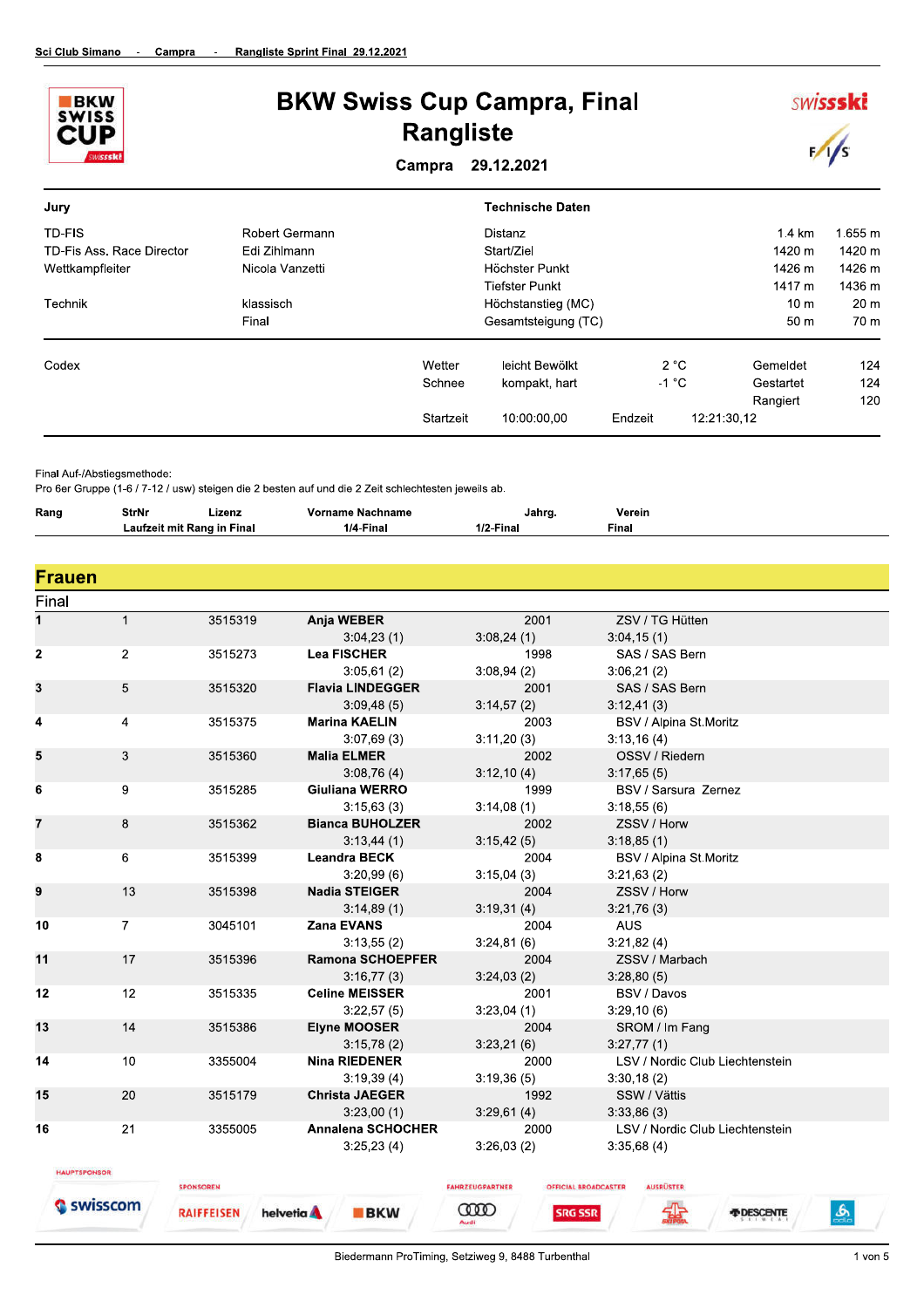|           |                                     |         | <u>Sci Club Simano - Campra - Rangliste Sprint Final 29.12.2021</u> |            |        |                                      |
|-----------|-------------------------------------|---------|---------------------------------------------------------------------|------------|--------|--------------------------------------|
| Rang      | StrNr<br>Laufzeit mit Rang in Final | Lizenz  | <b>Vorname Nachname</b><br>1/4-Final                                | 1/2-Final  | Jahrg. | Verein<br>Final                      |
| 17        | 15                                  | 3515359 | <b>Selina HAAS</b>                                                  |            | 2002   | ZSSV / Marbach                       |
|           |                                     |         | 3:20,65(4)                                                          | 3:26,66(3) |        | 3:37,53(5)                           |
| 18        | 23                                  | 3515371 | <b>Noemie CHARRIERE</b><br>3:24,51(3)                               |            | 2003   | SROM / Im Fang                       |
| 19        | 19                                  | 3515348 | <b>Carla Nina WOHLER</b>                                            | 3:25,82(1) | 2000   | 3:41,42(6)<br>BOSV / NSK Thun        |
|           |                                     |         | 3:23,51(2)                                                          | 3:33,61(5) |        | 3:31,41(1)                           |
| 20        | 18                                  | 3536010 | <b>Amelia TUCKER</b>                                                |            | 2002   | <b>USA</b>                           |
|           |                                     |         | 3:21,60(5)                                                          |            |        | 3:41,05(2)                           |
| 21        | 16                                  | 3515361 | <b>Julia HAUSER</b>                                                 | 3:28,09(4) | 2002   | OSSV / Riedern                       |
|           |                                     |         | 3:31,42(6)                                                          | 3:26,11(3) |        | 3:43,09(3)                           |
| 22        | 28                                  | 3515382 | <b>Fabienne ALDER</b>                                               |            | 2003   | BSV / Bernina Pontresina             |
|           |                                     |         | 3:29,33(2)                                                          | 3:48,14(5) |        | 3:46,47(4)                           |
| 23        | 25                                  | 3515408 | <b>Anina HUTTER</b>                                                 |            | 2005   | BSV / Rätia Chur                     |
|           |                                     |         | 3:26,31(1)                                                          | 3:57,14(6) |        | (5)                                  |
| 24        | 11                                  | 3555073 | <b>Baiba BENDIKA</b>                                                |            | 1991   | LAT                                  |
|           |                                     |         | (6)                                                                 | (6)        |        | (6)                                  |
| 1/4 Final |                                     |         |                                                                     |            |        |                                      |
| 25        | 24                                  | 3515356 | <b>Helena GUNTERN</b>                                               |            | 2002   | BSV / Sarsura Zernez                 |
|           |                                     |         | 3:28,11(5)                                                          |            |        |                                      |
| 26        | 22                                  | 3515402 | <b>Estelle DARBELLAY</b>                                            |            | 2005   | SVAL / Val Ferret                    |
|           |                                     |         | 3:29,82(6)                                                          |            |        |                                      |
| 27        | 26                                  | 3515277 | <b>Aita KAUFMANN</b>                                                |            | 1997   | SAS / SAS Bern                       |
|           |                                     |         | 3:30,01(3)                                                          |            |        |                                      |
| 28        | 29                                  | 3515329 | <b>Leane CHERIX</b>                                                 |            | 2001   | SROM / Bex                           |
|           |                                     |         | 3:31,27(4)                                                          |            |        |                                      |
| 29        | 27                                  | 3515368 | <b>Fiona TRIEBS</b>                                                 |            | 2003   | BSV / Sarsura Zernez                 |
|           |                                     |         | 3:36,12(5)                                                          |            |        |                                      |
| 30        | 30                                  | 3515383 | <b>Sarah MEISSER</b>                                                |            | 2003   | BSV / Davos                          |
|           |                                     |         | 3:36,57(6)                                                          |            |        |                                      |
| 31        | 31                                  | 3195297 | <b>Sidonie PERRILLAT MONET</b>                                      |            | 2000   | <b>FRA</b>                           |
|           |                                     |         | 3:32,43(1)                                                          |            |        |                                      |
| 32        | 34                                  | 3515394 | <b>Celia RUEEGG</b><br>3:36,69(2)                                   |            | 2004   | ZSV / Am Bachtel                     |
| 33        | 32                                  | 3045095 | <b>Hannah PRICE</b>                                                 |            | 2001   | <b>AUS</b>                           |
|           |                                     |         | 3:37,67(3)                                                          |            |        |                                      |
| 34        | 35                                  | 3515387 | <b>Luana FEUBLI</b>                                                 |            | 2003   | ZSSV / Büren - Oberdorf              |
|           |                                     |         | 3:41,54(4)                                                          |            |        |                                      |
| 35        | 33                                  | 3295530 | <b>Maria Adele ZAMPA</b>                                            |            | 2004   | BSV / Trais Fluors Celerina          |
|           |                                     |         | 3:44,65(5)                                                          |            |        |                                      |
| 36        | 36                                  | 3515403 | <b>Tabea KNOBEL</b>                                                 |            | 2005   | ZSV / Am Bachtel                     |
|           |                                     |         | 3:55,15(6)                                                          |            |        |                                      |
| 37        | 38                                  | 3515385 | <b>Lilou FREIHOLZ</b>                                               |            | 2003   | SROM / Vallée de Joux                |
|           |                                     |         | 3:39,72(1)                                                          |            |        |                                      |
| 38        | 41                                  | 3515393 | <b>Lea ZIMMERMANN</b>                                               |            | 2004   | BSV / Davos                          |
|           |                                     |         | 3:42,49(2)                                                          |            |        |                                      |
| 39        | 37                                  | 3515370 | <b>Charlotte DESCHENAUX</b>                                         |            | 2003   | <b>SROM / Glisse Club Romont</b>     |
|           |                                     |         | 3:46,15(3)                                                          |            |        |                                      |
| 40        | 39                                  | 3515391 | <b>Elina BIDERBOST</b><br>3:46,18(4)                                |            | 2004   | SVAL / Obergoms                      |
| 41        | 40                                  | 3515376 | <b>Fiona CHRISTEN</b>                                               |            | 2003   | ZSSV / Unterschächen                 |
|           |                                     |         | 4:02,69(5)                                                          |            |        |                                      |
| 42        | 42                                  | 3515404 | <b>Sophie REY</b>                                                   |            | 2005   | SVAL / Les Pionniers du Val d'Hérens |
|           |                                     |         | 3:43,55(1)                                                          |            |        |                                      |
| 43        | 45                                  | 3515407 | <b>Loane PELLATON</b>                                               |            | 2005   | GJ / La Brévine                      |
|           |                                     |         | 3:53,24(2)                                                          |            |        |                                      |
| 44        | 44                                  | 3515401 | <b>Jeanne PERRITAZ</b>                                              |            | 2005   | SROM / Im Fang                       |
|           |                                     |         | 4:03,34(3)                                                          |            |        |                                      |
| 45        | 43                                  | 3045087 | <b>Phoebe CRIDLAND</b>                                              |            | 2001   | <b>AUS</b>                           |
|           |                                     |         | (4)                                                                 |            |        |                                      |

**RAIFFEISEN** 

**SPONSOREN** 

helvetia **A BKW**  **FAHRZEUGPARTNER CODO** 

**OFFICIAL BROADCASTER** 

**SRG SSR** 

AUSRÜSTER

**SHE** 



 $\frac{2}{\sqrt{2}}$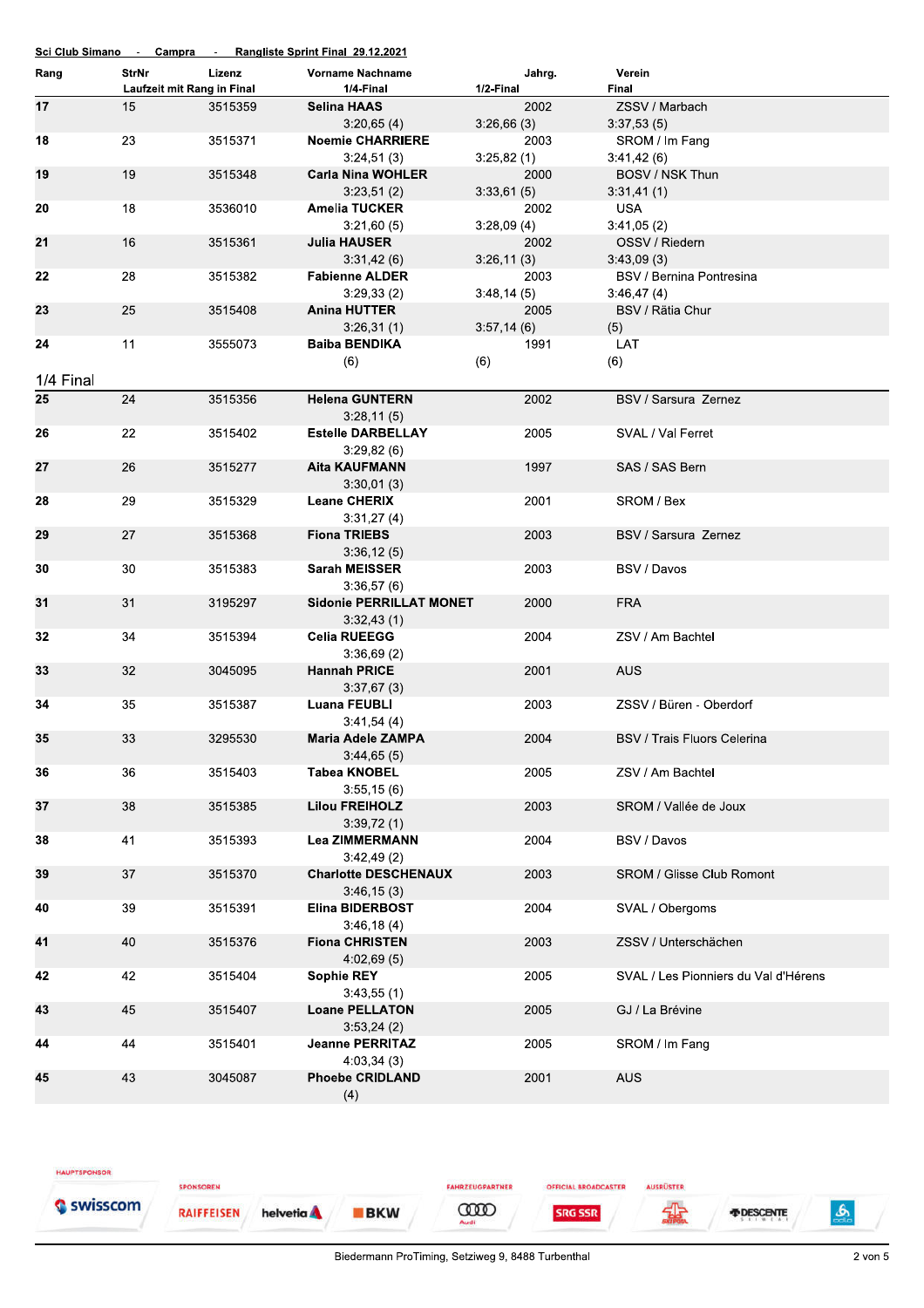| Rang        | <b>StrNr</b>   | Lizenz<br>Laufzeit mit Rang in Final | <b>Vorname Nachname</b><br>1/4-Final | Jahrg.<br>1/2-Final | Verein<br><b>Final</b>                 |
|-------------|----------------|--------------------------------------|--------------------------------------|---------------------|----------------------------------------|
|             |                |                                      |                                      |                     |                                        |
|             | Männer U18/U20 |                                      |                                      |                     |                                        |
| Final       |                |                                      |                                      |                     |                                        |
| 1           | 53             | 3510710                              | <b>Antonin SAVARY</b>                | 2002                | SROM / Riaz                            |
|             |                |                                      | 3:48,66(2)                           | 3:51,80(2)          | 3:50,53(1)                             |
| $\mathbf 2$ | 55             | 3510713                              | <b>Ilan PITTIER</b>                  | 2003                | GJ / Vue des Alpes                     |
|             |                |                                      | 3:48,58(1)                           | 3:51,58(1)          | 3:50,70(2)                             |
| 3           | 52             | 3510784                              | <b>Isai NAEFF</b>                    | 2005                | <b>BSV / Lischana Scuol</b>            |
|             |                |                                      | 3:52,08(5)                           | 3:52,88(1)          | 3:51,86(3)                             |
| 4           | 54             | 3510770                              | <b>Niclas STEIGER</b>                | 2004                | BSV / Piz Ot Samedan                   |
|             |                |                                      | 4:18,75(6)                           | 3:53,09(2)          | 3.53, 14(4)                            |
| 5           | 57             | 3510729                              | <b>Fabrizio ALBASINI</b>             | 2003                | BSV / Alpina St.Moritz                 |
|             |                |                                      | 3:54,78(1)                           | 3:52,16(4)          | 4:02,02(5)                             |
| 6           | 56             | 3350013                              | <b>Robin FROMMELT</b>                | 2002                | LSV / Nordic Club Liechtenstein        |
|             |                |                                      | 3:51,35(4)                           | 3:52,15(3)          | 4:02,60(6)                             |
| 7           | 62             | 3510758                              | <b>Silvan DURRER</b>                 | 2004                | ZSV / Drusberg                         |
|             |                |                                      | 3:55,02(2)                           | 4:02,84(6)          | 3:55,99(1)                             |
| 8           | 51             | 3510725                              | <b>Samuel NEUHAUS</b>                | 2003                | SSM / Plasselb                         |
|             |                |                                      | 3:48,92(3)                           | 3:52,33(5)          | 3.56,56(2)                             |
| 9           | 73             | 3510747                              | <b>Pierrick COTTIER</b>              | 2003                | SROM / Im Fang                         |
|             |                |                                      | 4:04,27(1)                           | 4:00,58(2)          | 3:59,43(3)                             |
| 10          | 59             | 3510707                              | <b>Gianluca WALPEN</b>               | 2002                | BSV / Piz Ot Samedan                   |
|             |                |                                      | 4:20,11(6)                           | 3:59,83(1)          | 3:59,90(4)                             |
| 11          | 58             | 3510782                              | <b>Silvan HAUSER</b>                 | 2004                | OSSV / Riedern                         |
| 12          |                |                                      | 3:57,67(4)                           | 4:04,28 (4)<br>2002 | 4:00,29(5)                             |
|             | 63             | 3510695                              | <b>Gianluca WENGER</b>               |                     | BSV / Davos                            |
| 13          | 68             | 3510779                              | 3:58,55(1)<br><b>Roman ALDER</b>     | 4:00,13(3)<br>2004  | 4:21,88(6)<br>BSV / Bernina Pontresina |
|             |                |                                      | 4:15,77(6)                           | 4:02,33(1)          | 4:08,64(1)                             |
| 14          | 77             | 3510700                              | <b>Andrin ZUEGER</b>                 | 2002                | BSV / Rätia Chur                       |
|             |                |                                      | 4:06,88(2)                           | 4:04,35(2)          | 4:10,34(2)                             |
| 15          | 71             | 3510726                              | <b>Jan FAESSLER</b>                  | 2003                | OSSV / Speer Ebnat-Kappel              |
|             |                |                                      | 4:04,46(2)                           | 4:02,79 (3)         | 4:11,58(3)                             |
| 16          | 60             | 3510776                              | <b>Leo GUENIN</b>                    | 2004                | GJ / Vue-des-Alpes                     |
|             |                |                                      | 3:55,52(3)                           | 4:16,20(6)          | 4:11,59(4)                             |
| 17          | 66             | 3510787                              | <b>Silvan LAUBER</b>                 | 2005                | ZSSV / Horw                            |
|             |                |                                      | 3:59,58(3)                           | 4:05,77(4)          | 4:14,44(5)                             |
| 18          | 64             | 3510743                              | <b>Philippe MEYER</b>                | 2003                | ZSSV / Horw                            |
|             |                |                                      | 3:59,04(2)                           | 4:12,59 (5)         | 4:17,07 (6)                            |
| 19          | 61             | 3510731                              | <b>Noe NAEFF</b>                     | 2003                | <b>BSV / Lischana Scuol</b>            |
|             |                |                                      | 3:58.25(5)                           | 4:27.02(6)          | 4:15.24(1)                             |

| 23        | 70 | 3510732 | <b>Ivan FAHNER</b>      | 2003       | BOSV / Nordischer SC-Oberhasli  |  |
|-----------|----|---------|-------------------------|------------|---------------------------------|--|
|           |    |         | 4:07,48(4)              | 4:21.03(5) | 4:27,17(5)                      |  |
| 24        | 67 | 3510704 | <b>Filippo GADIENT</b>  | 2002       | BSV / Alpina St.Moritz          |  |
|           |    |         | 4:07,85(5)              | 4:05.27(3) | 4:30,75(6)                      |  |
| 1/4 Final |    |         |                         |            |                                 |  |
| 25        | 74 | 3510769 | <b>Claudio CANTIENI</b> | 2004       | BSV / Piz Ot Samedan            |  |
|           |    |         | 4:26,62(6)              |            |                                 |  |
| 26        | 80 | 3510735 | <b>Loris HANSELMANN</b> | 2003       | ZSV / Am Bachtel                |  |
|           |    |         | 4:08,14(3)              |            |                                 |  |
| 27        | 79 | 3510774 | <b>Flavio DURRER</b>    | 2004       | LSV / Nordic Club Liechtenstein |  |
|           |    |         | 4:18.57(4)              |            |                                 |  |
| 28        | 78 | 3510762 | <b>Matthias RIEBLI</b>  | 2004       | ZSSV / Schwendi-Langis          |  |
|           |    |         | 4:22,06(5)              |            |                                 |  |
|           |    |         |                         |            |                                 |  |

HAUPTSPONSOR

20

 $21$ 

 $22$ 

76

65

69

3510708

3510788

3510786

**Armando SPAETI** 

Janik JOOS

 $4:04,16(1)$ 

 $4:07,53(4)$ 

**Julian EMMENEGGER** 

 $4:04,76(3)$ 

**BKW** 

Swisscom

**RAIFFEISEN** helvetia A

**SPONSOREN** 

**OFFICIAL BROADCASTER SRG SSR** 

2002

2005

2005

 $4:16,79(4)$ 

 $4:14,04(5)$ 

 $4:22,04(6)$ 

**AUSRÜSTER** 

ZSSV / Horw

ZSSV / Horw

ZSSV / Flühli

 $4:16,80(2)$ 

 $4:18,63(3)$ 

 $4:19,51(4)$ 

需

*FIDESCENTE* 

FAHRZEUGPARTNER

**COOD** 

 $\mathbf{r}$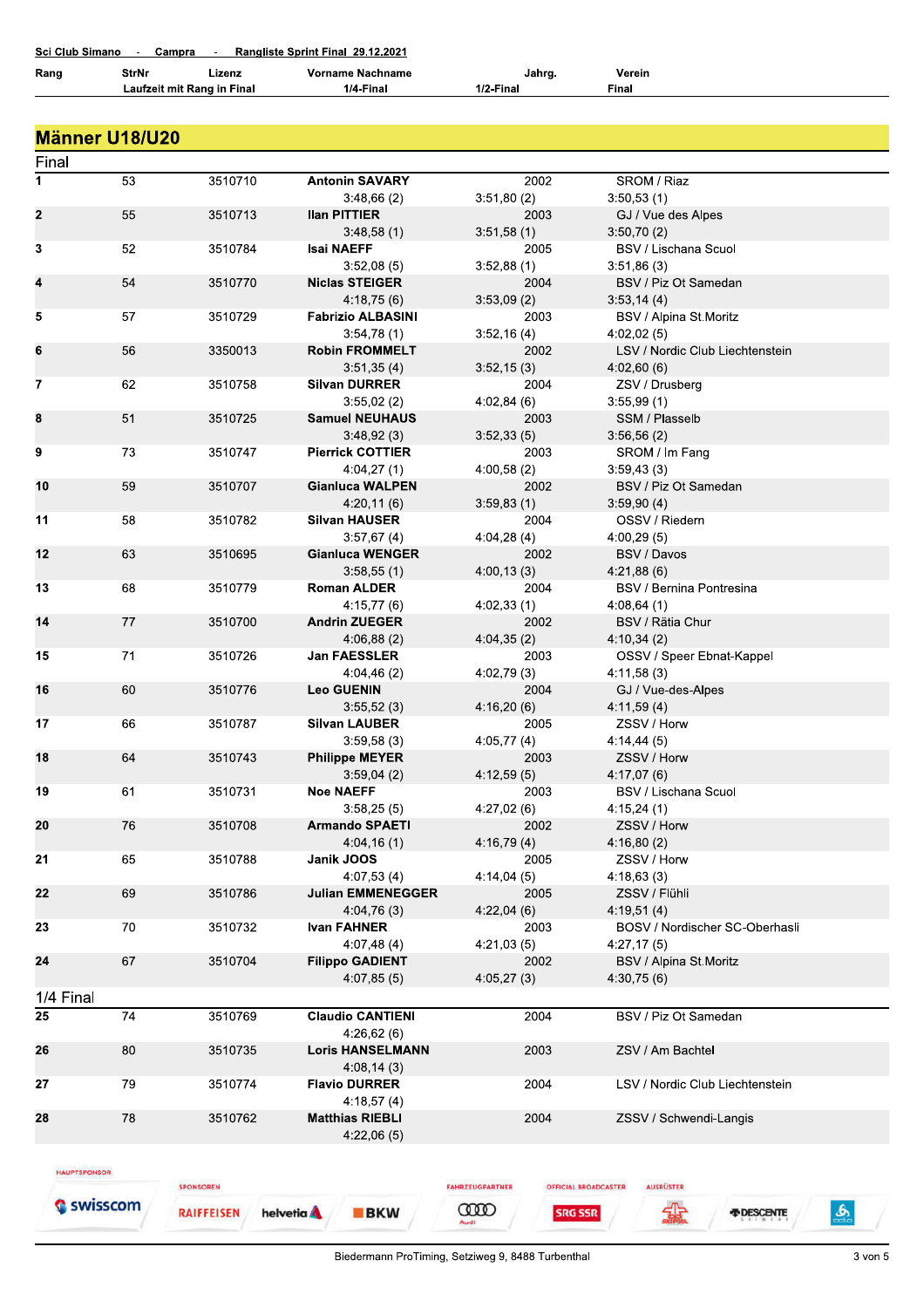|            |              |                            | Sci Club Simano - Campra - Rangliste Sprint Final 29.12.2021 |           |                                       |
|------------|--------------|----------------------------|--------------------------------------------------------------|-----------|---------------------------------------|
| Rang       | <b>StrNr</b> | Lizenz                     | <b>Vorname Nachname</b>                                      | Jahrg.    | Verein                                |
|            |              | Laufzeit mit Rang in Final | 1/4-Final                                                    | 1/2-Final | Final                                 |
| 29         | 75           | 3510742                    | Elia BETI<br>4:24,07(6)                                      | 2003      | BSV / Bernina Pontresina              |
| 30         | 85           | 3510772                    | <b>Jon-Fadri NUFER</b><br>4:06,17(1)                         | 2004      | BSV / Sedrun-Tujetsch                 |
| 31         | 82           | 3510775                    | <b>Maxime BEGUIN</b><br>4:08,32(2)                           | 2004      | GJ / Vue-des-Alpes                    |
| 32         | 81           | 3510785                    | <b>Antoine BEGUIN</b><br>4:14,50(3)                          | 2005      | GJ / Vue-des-Alpes                    |
| 33         | 83           | 3510780                    | <b>Alessandro VANZETTI</b><br>4:15,04(4)                     | 2004      | TISKI / Simano                        |
| 34         | 84           | 3510802                    | <b>Aronne BETI</b><br>4:16,68(5)                             | 2005      | <b>BSV / Bernina Pontresina</b>       |
| 35         | 86           | 3510773                    | <b>Sven BUHOLZER</b><br>(6)                                  | 2004      | ZSSV / Horw                           |
| 36         | 89           | 3510697                    | <b>David KNOBEL</b><br>4:09,56(1)                            | 2002      | ZSV / Am Bachtel                      |
| 37         | 92           | 3510734                    | <b>Lucien PIGUET</b><br>4:11,09(2)                           | 2003      | <b>SROM / Goupils Alpes Vaudoises</b> |
| 38         | 91           | 3510790                    | <b>Yanick BIRCHLER</b><br>4:15,64(3)                         | 2005      | ZSV / Drusberg                        |
| 39         | 87           | 3510792                    | Luc COTTIER<br>4:19,78(4)                                    | 2005      | SROM / Im Fang                        |
| 40         | 88           | 3060030                    | <b>Samuel MAES</b><br>4:21,21(5)                             | 2005      | <b>BEL</b>                            |
| 41         | 93           | 3510807                    | <b>Nuno ARIOLI</b><br>4:28,87(6)                             | 2005      | BSV / Rätia Chur                      |
| 42         | 90           | 3510696                    | <b>Gino BRAENDLI</b><br>4:41,81(7)                           | 2002      | BSV / Davos                           |
| 43         | 100          | 3060020                    | <b>Mathis POUTOT</b><br>4:26,29(1)                           | 2002      | <b>BEL</b>                            |
| 44         | 94           | 3510781                    | <b>Elie BALLAY</b><br>4:32,74(2)                             | 2004      | SROM / Bex                            |
| 45         | 95           | 3510764                    | <b>Jim MARTY</b><br>4:40,59(3)                               | 2004      | BSV / Davos                           |
| 46         | 96           | 3510803                    | <b>Normand SAVARY</b><br>4:43,38(4)                          | 2005      | SROM / Riaz                           |
| 47         | 99           | 3510736                    | <b>Andrin LUGINBUEHL</b><br>4:45,16(5)                       | 2003      | ZSV / Am Bachtel                      |
| 48         | 97           | 3510801                    | <b>Clau DEPLAZES</b><br>4:45,45(6)                           | 2005      | BSV / Club da skis Trun               |
| 49         | 98           | 3510793                    | <b>Marco WAGENFUEHR</b><br>5:09,10(7)                        | 2005      | BSV / Davos                           |
| <b>DSQ</b> | 72           | 3350012                    | <b>Tobias FROMMELT</b><br>4:08,12(5)                         | 2002      | LSV / Nordic Club Liechtenstein       |

**Männer** 

|                         | Final               |                   |                          |                               |                             |                             |                                |   |
|-------------------------|---------------------|-------------------|--------------------------|-------------------------------|-----------------------------|-----------------------------|--------------------------------|---|
| 1                       | 111                 | 3510588           | <b>Janik RIEBLI</b>      | 1998                          |                             | ZSSV / Schwendi-Langis      |                                |   |
|                         |                     |                   | 3:43,45(1)               | 3:46.45(1)                    |                             | 3:43,81(1)                  |                                |   |
| $\overline{2}$          | 116                 | 3510615           | <b>Avelino NAEPFLIN</b>  | 2000                          |                             | ZSSV / Beckenried-Klewenalp |                                |   |
|                         |                     |                   | 3:49,02(4)               | 3:50,10(3)                    |                             | 3.53, 12(2)                 |                                |   |
| 3                       | 123                 | 3510656           | <b>Valerio GROND</b>     |                               | BSV / Davos<br>2000         |                             |                                |   |
|                         |                     |                   | 4:01,81(1)               | 3:53,74(1)                    |                             | 3:53,90(3)                  |                                |   |
| $\overline{\mathbf{4}}$ | 112                 | 3510566           | <b>Livio MATOSSI</b>     | 1997                          |                             | BSV / Alpina St.Moritz      |                                |   |
|                         |                     |                   | 3:48,15(2)               | 3:49.53(2)                    |                             | 3:54,15(4)                  |                                |   |
| 5                       | 113                 | 3510637           | <b>Severin BAESSLER</b>  | 1999                          |                             | SSW / Elm                   |                                |   |
|                         |                     |                   | 3:52,06(5)               | 3:54,45(2)                    |                             | 4:10,74(5)                  |                                |   |
| 6                       | 120                 | 3510690           | <b>Ricky STEINAUER</b>   | 2000                          |                             | ZSV / Einsiedeln            |                                |   |
|                         |                     |                   | 3:54,44(1)               | 3:50,88(4)                    |                             | 5.20,79(6)                  |                                |   |
| 7                       | 121                 | 3510681           | <b>Fabian FAHNER</b>     | 2001                          |                             |                             | BOSV / Nordischer SC-Oberhasli |   |
|                         |                     |                   | 3:57,58(3)               | 3:55,56(3)                    |                             | 4:01,47(1)                  |                                |   |
|                         | <b>HAUPTSPONSOR</b> |                   |                          |                               |                             |                             |                                |   |
|                         |                     | <b>SPONSOREN</b>  |                          | <b><i>FAHRZEUGPARTNER</i></b> | <b>OFFICIAL BROADCASTER</b> | <b>AUSRÜSTER</b>            |                                |   |
|                         | ISSCOM              | <b>RAIFFEISEN</b> | helvetia A<br><b>BKW</b> | œo<br>Audi                    | <b>SRG SSR</b>              |                             |                                | க |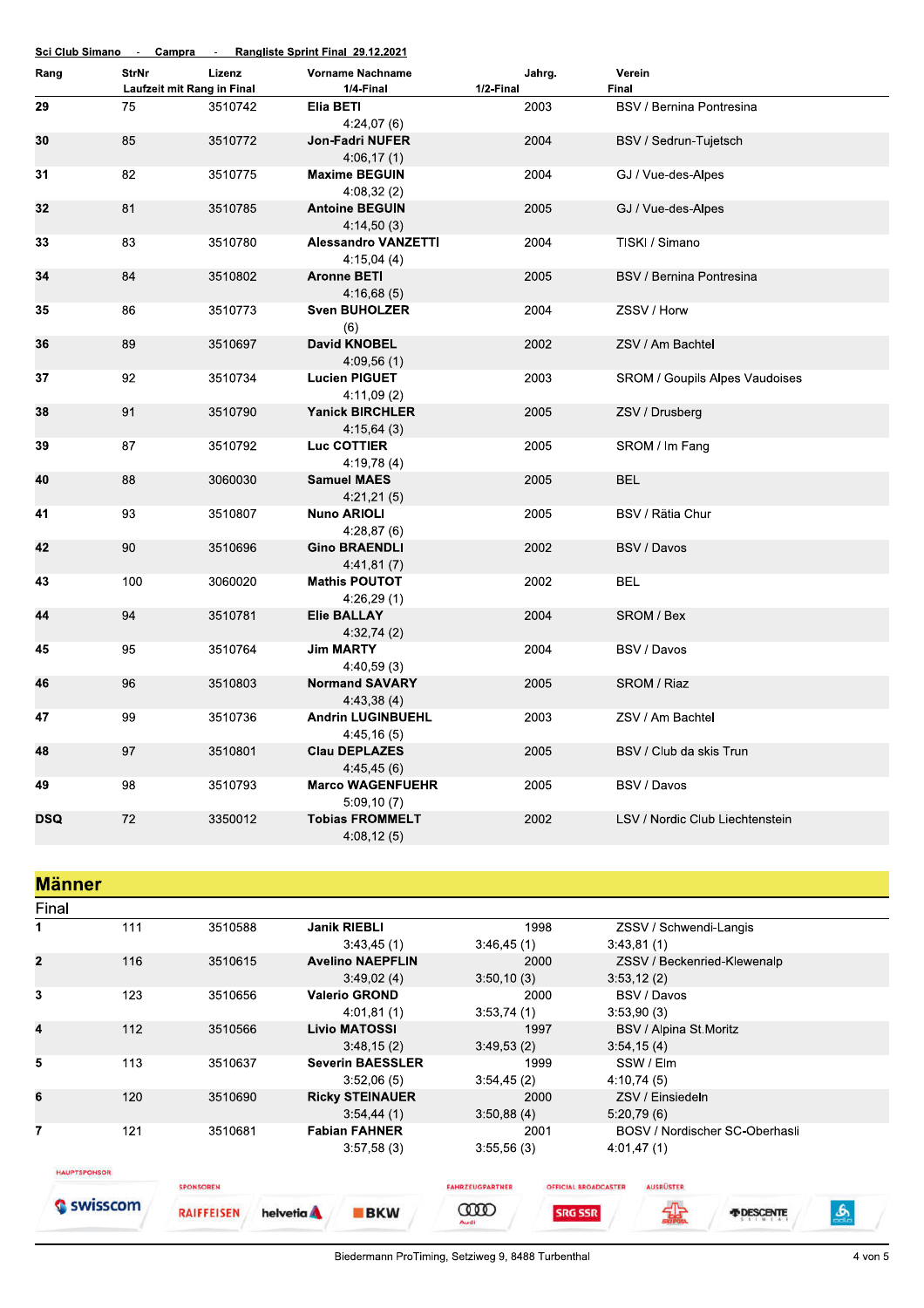| Rang      | StrNr | Lizenz                     | <b>Vorname Nachname</b>             | Jahrg.      | Verein                   |  |
|-----------|-------|----------------------------|-------------------------------------|-------------|--------------------------|--|
|           |       | Laufzeit mit Rang in Final | 1/4-Final                           | 1/2-Final   | Final                    |  |
| 8         | 114   | 3510513                    | <b>Marino CAPELLI</b>               | 1996        | BSV / Davos              |  |
|           |       |                            | 3:48,69(3)                          | 3:51,55(5)  | 4:01,61(2)               |  |
| 9         | 117   | 3510548                    | <b>Gian Flurin PFAEFFLI</b>         | 1996        | BSV / Bernina Pontresina |  |
|           |       |                            | 3:55,05(2)                          | 4:15,70 (6) | 4:04,66(3)               |  |
| 10        | 115   | 3510643                    | <b>Curdin RAEZ</b>                  | 2000        | BSV / Alpina St.Moritz   |  |
|           |       |                            | 3:54,83(6)                          | 3:56,15(4)  | 4:04,93(4)               |  |
| 11        | 119   | 3040139                    | <b>Fedele DE CAMPO</b>              | 2001        | AUS.                     |  |
|           |       |                            | 3:59,94(5)                          | 4:11,29 (2) | 4:20,19(5)               |  |
| 12        | 122   | 3510636                    | <b>Florian GULER</b>                | 1999        | BSV / Davos              |  |
|           |       |                            | 4:00,33(6)                          | 4:05,49(1)  | 4:34,58(6)               |  |
| 13        | 118   | 3510421                    | <b>Marius DANUSER</b>               | 1992        | SSW / Vättis             |  |
|           |       |                            | 3:58,16(4)                          | 3:56,17(5)  | 4:04,85(1)               |  |
| 14        | 124   | 3190476                    | Pierre TICHIT                       | 1998        | <b>FRA</b>               |  |
|           |       |                            | 4:02,02(2)                          | 4:19,79(6)  | 4:18,41(2)               |  |
| 15        | 125   | 3040133                    | <b>Bentley WALKER-BROOSE</b>        | 2001        | <b>AUS</b>               |  |
|           |       |                            | 4:05,06(4)                          | 4:23,14(4)  | 4:21,89(3)               |  |
| 16        | 127   | 3510621                    | <b>Daniel GRAETZER</b>              | 1998        | ZSV / Drusberg           |  |
|           |       |                            | 4:04,67(3)                          | 4:19,05(3)  | 4:24,17(4)               |  |
| 17        | 131   | 3510686                    | <b>Peter HIERNICKEL</b>             | 2001        | BSV / Davos              |  |
|           |       |                            | 4:14,23(1)                          | 4:29,42(5)  | 4:26,68(5)               |  |
| 18        | 129   | 3030018                    | <b>Gonzalo Angel GOMEZ</b>          | 1997        | ARG                      |  |
|           |       |                            | 4:16,48(2)                          | 4:41,18(6)  | 4:32,84(6)               |  |
| 1/4 Final |       |                            |                                     |             |                          |  |
| 19        | 126   | 3510638                    | <b>Samuel BEELER</b>                | 1999        | ZSSV / Rothenthurm       |  |
|           |       |                            | 4:10,31(5)                          |             |                          |  |
| 20        | 128   | 3040108                    | <b>Mark POLLOCK</b>                 | 1992        | <b>AUS</b>               |  |
|           |       |                            | 4:28,48(6)                          |             |                          |  |
| 21        | 130   | 3040137                    | <b>Adam BARNETT</b>                 | 2000        | AUS.                     |  |
|           |       |                            | 4:17,18(3)                          |             |                          |  |
| 22        | 133   | 3040144                    | <b>Charlie HIAM</b>                 | 2000        | <b>AUS</b>               |  |
|           |       |                            | 4:24,80(4)                          |             |                          |  |
| 23        | 132   | 3040136                    | <b>Declan BURKE</b>                 | 2001        | <b>AUS</b>               |  |
|           |       |                            | 4:24,82(5)                          |             |                          |  |
| 24        | 134   | 3510687                    | <b>Matthias LEIBUNDGUT</b>          | 1996        | SAS / SAS Bern           |  |
| 25        | 136   | 3040135                    | 4:36.94(6)<br><b>Tom HOOGENRAAD</b> | 1999        | <b>AUS</b>               |  |
|           |       |                            |                                     |             |                          |  |
| 26        | 135   | 3040155                    | 4:27,59 (1)<br><b>John WALKER</b>   | 1987        | AUS                      |  |
|           |       |                            | 4:32,20(2)                          |             |                          |  |
| 27        | 137   | 3510755                    | <b>Robin LOCHER</b>                 | 2000        | SAS / SAS Bern           |  |
|           |       |                            | 4:47,75(3)                          |             |                          |  |
| 28        | 138   | 3040156                    | <b>Cal BRITTEN</b>                  | 1988        | <b>AUS</b>               |  |
|           |       |                            | 4:51,78(4)                          |             |                          |  |
| 29        | 139   | 3510630                    | <b>Christoph GASCHE</b>             | 1986        | SVAL / Obergoms          |  |
|           |       |                            | 5:05,69(5)                          |             |                          |  |

Startnummer 72: DSQ Rules 343.8.1 Stöcke zulange

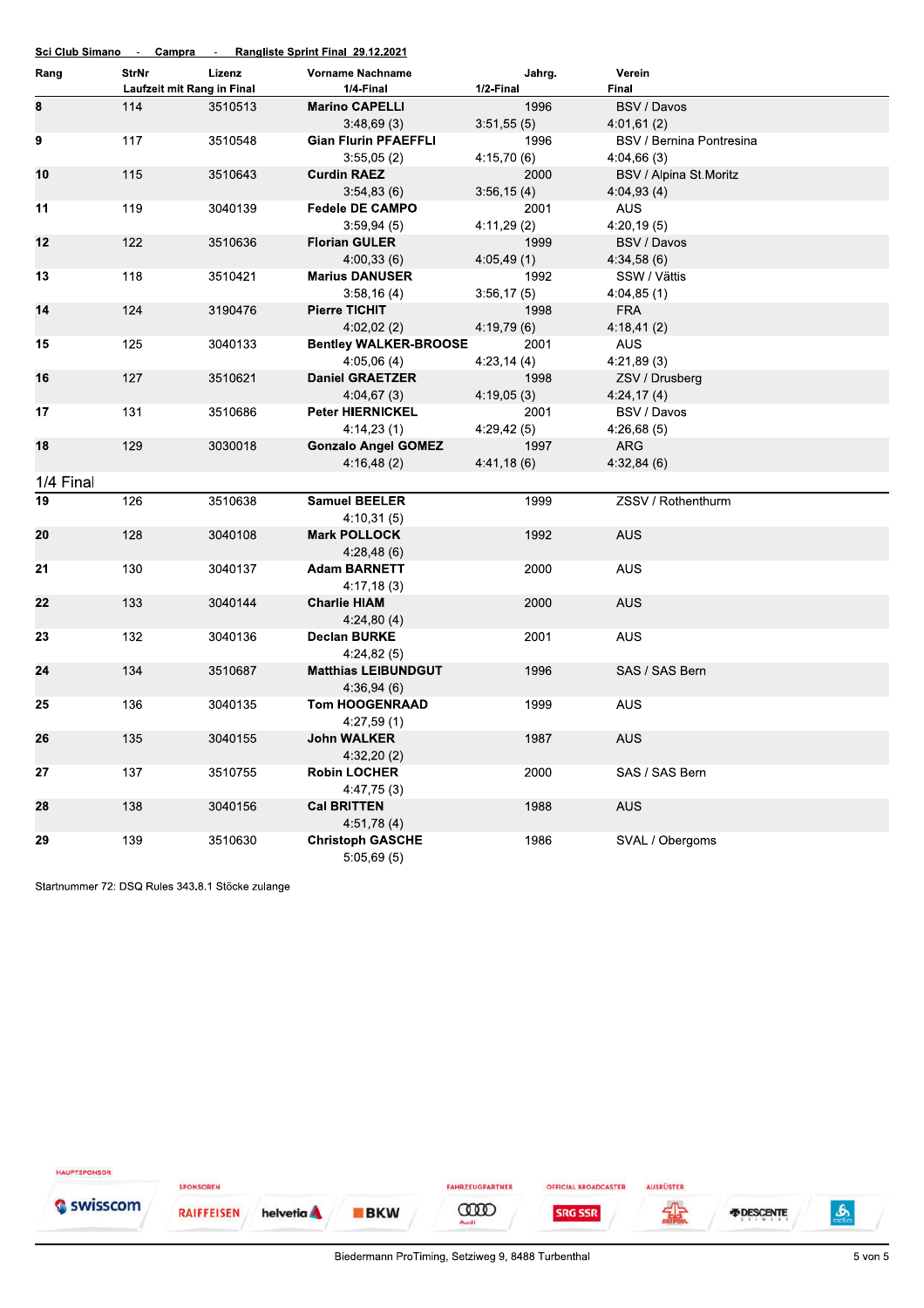

## **BKW Swiss Cup Campra, Prolog Rangliste**

Campra 29.12.2021

| Jury          |                                              |                                                 |                                                   |                                    |                  | <b>Technische Daten</b>                                          |                 |                    |                                   |                                        |
|---------------|----------------------------------------------|-------------------------------------------------|---------------------------------------------------|------------------------------------|------------------|------------------------------------------------------------------|-----------------|--------------------|-----------------------------------|----------------------------------------|
| TD-FIS        | TD-Fis Ass. Race Director<br>Wettkampfleiter |                                                 | Robert Germann<br>Edi Zihlmann<br>Nicola Vanzetti |                                    |                  | Distanz<br>Start/Ziel<br>Höchster Punkt<br><b>Tiefster Punkt</b> |                 |                    |                                   | 1,655 km<br>1420 m<br>1436 m<br>1417 m |
| Technik       |                                              |                                                 | klassisch                                         | Einzelstart, Intervall 15 Sekunden |                  | Höchstanstieg (MC)<br>Gesamtsteigung (TC)                        |                 |                    | 10 m<br>50 m                      | 20 <sub>m</sub><br>70 m                |
| Codex         |                                              | SP 1.4 km C Qual FIS 3704<br>SP 1.655 km C Qual | 3706                                              | 87.33<br>71.67                     | Wetter<br>Schnee | Bewölkt<br>kompakt                                               | 2 °C<br>$-1 °C$ |                    | Gemeldet<br>Gestartet<br>Rangiert | 128<br>124<br>123                      |
|               |                                              |                                                 |                                                   |                                    | Starttime        | 9:00:00,00                                                       | Endtime         | 9:40:28.15         |                                   |                                        |
| Rang          | <b>StrNr</b>                                 | Lizenz                                          | Vorname Nachname                                  |                                    | Jahrg.           | Verein                                                           |                 | Laufzeit           | Rückst.                           | <b>Pkt</b>                             |
| Frauen 1.4 km |                                              |                                                 |                                                   |                                    |                  |                                                                  |                 |                    |                                   |                                        |
| $\mathbf{1}$  | 3                                            | 3515319                                         | Anja WEBER                                        |                                    | 2001             | ZSV / TG Hütten                                                  |                 | 3:02,99            | $\overline{\phantom{a}}$          | 0.00                                   |
| 2             | 1                                            | 3515273                                         | <b>Lea FISCHER</b>                                |                                    | 1998             | SAS / SAS Bern                                                   |                 | 3:08,54            | 00:05,55                          | 36.07                                  |
| 3             | 9                                            | 3515360                                         | <b>Malia ELMER</b>                                |                                    | 2002             | OSSV / Riedern                                                   |                 | 3:11.97            | 00:08,98                          | 59.02                                  |
| 4             | 6                                            | 3515375                                         | <b>Marina KAELIN</b>                              |                                    | 2003             | BSV / Alpina St.Moritz                                           |                 | 3.14,33            | 00:11,34                          | 74.10                                  |
| 5             | 4                                            | 3515320                                         | <b>Flavia LINDEGGER</b>                           |                                    | 2001             | SAS / SAS Bern                                                   |                 | 3:15,06            | 00:12,07                          | 79.34                                  |
| 6             | 12                                           | 3515399                                         | <b>Leandra BECK</b>                               |                                    | 2004             | BSV / Alpina St.Moritz                                           |                 | 3:16,49            | 00:13,50                          | 88.52                                  |
| 7             | $\overline{7}$                               | 3045101                                         | <b>Zana EVANS</b>                                 |                                    | 2004             | <b>AUS</b>                                                       |                 | 3:16,61            | 00:13,62                          | 89.18                                  |
| 8             | 10                                           | 3515362                                         | <b>Bianca BUHOLZER</b>                            |                                    | 2002             | ZSSV / Horw                                                      |                 | 3:19,47            | 00:16,48                          | 108.20                                 |
| 9             | 5                                            | 3515285                                         | Giuliana WERRO                                    |                                    | 1999             | BSV / Sarsura Zernez                                             |                 | 3:19,79            | 00:16,80                          | 110.16                                 |
| 10            | 8                                            | 3355004                                         | <b>Nina RIEDENER</b>                              |                                    | 2000             | LSV / Nordic Club Liechtenstein                                  |                 | 3:20,68            | 00:17,69                          | 116.07                                 |
| 11            | 46                                           | 3555073                                         | <b>Baiba BENDIKA</b>                              |                                    | 1991             | LAT                                                              |                 | 3:20,85            | 00:17,86                          | 117.38                                 |
| 12            | 15                                           | 3515335                                         | <b>Celine MEISSER</b>                             |                                    | 2001             | BSV / Davos                                                      |                 | 3:21,66            | 00:18,67                          | 122.62                                 |
| 13            | 18                                           | 3515398                                         | <b>Nadia STEIGER</b>                              |                                    | 2004             | ZSSV / Horw                                                      |                 | 3:22,24            | 00:19,25                          | 125.90                                 |
| 14            | 16                                           | 3515386                                         | <b>Elyne MOOSER</b>                               |                                    | 2004             | SROM / Im Fang                                                   |                 | 3:25,43            | 00:22,44                          | 146.89                                 |
| 15            | 17                                           | 3515359                                         | <b>Selina HAAS</b>                                |                                    | 2002             | ZSSV / Marbach                                                   |                 | 3:26,27            | 00:23,28                          | 152.79                                 |
| 16            | 14                                           | 3515361                                         | <b>Julia HAUSER</b>                               |                                    | 2002             | OSSV / Riedern                                                   |                 | 3:27,12            | 00:24,13                          | 158.03                                 |
| 17            | 11                                           | 3515396                                         | <b>Ramona SCHOEPFER</b><br><b>Amelia TUCKER</b>   |                                    | 2004<br>2002     | ZSSV / Marbach<br><b>USA</b>                                     |                 | 3:27,41            | 00:24,42                          | 160.00                                 |
| 18<br>19      | 34<br>13                                     | 3536010<br>3515348                              | <b>Carla Nina WOHLER</b>                          |                                    | 2000             | BOSV / NSK Thun                                                  |                 | 3:27,92<br>3:29,23 | 00:24,93<br>00:26,24              | 163.28<br>171.80                       |
| ${\bf 20}$    | 45                                           | 3515179                                         | <b>Christa JAEGER</b>                             |                                    | 1992             | SSW / Vättis                                                     |                 | 3:30,50            | 00:27,51                          | 180.33                                 |
| 21            | 28                                           | 3355005                                         | <b>Annalena SCHOCHER</b>                          |                                    | 2000             | LSV / Nordic Club Liechtenstein                                  |                 | 3:30,83            | 00:27,84                          | 182.30                                 |
| 22            | 29                                           | 3515402                                         | <b>Estelle DARBELLAY</b>                          |                                    | 2005             | SVAL / Val Ferret                                                |                 | 3:31,45            | 00:28,46                          | 186.89                                 |
| 23            | 19                                           | 3515371                                         | <b>Noemie CHARRIERE</b>                           |                                    | 2003             | SROM / Im Fang                                                   |                 | 3:32,92            | 00:29,93                          | 196.07                                 |
| 24            | 20                                           | 3515356                                         | <b>Helena GUNTERN</b>                             |                                    | 2002             | BSV / Sarsura Zernez                                             |                 | 3:35,36            | 00:32,37                          | 212.46                                 |
| 25            | 37                                           | 3515408                                         | <b>Anina HUTTER</b>                               |                                    | 2005             | BSV / Ratia Chur                                                 |                 | 3:35,46            | 00:32,47                          | 213.11                                 |
| 26            | 36                                           | 3515277                                         | <b>Aita KAUFMANN</b>                              |                                    | 1997             | SAS / SAS Bern                                                   |                 | 3:36,68            | 00:33,69                          | 220.98                                 |
| 27            | 23                                           | 3515368                                         | <b>Fiona TRIEBS</b>                               |                                    | 2003             | BSV / Sarsura Zernez                                             |                 | 3:36,71            | 00:33,72                          | 220.98                                 |
| 28            | 30                                           | 3515382                                         | <b>Fabienne ALDER</b>                             |                                    | 2003             | BSV / Bernina Pontresina                                         |                 | 3:37,90            | 00:34,91                          | 228.85                                 |
| 29            | 25                                           | 3515329                                         | <b>Leane CHERIX</b>                               |                                    | 2001             | SROM / Bex                                                       |                 | 3:38,26            | 00:35.27                          | 231.48                                 |
| 30            | 26                                           | 3515383                                         | <b>Sarah MEISSER</b>                              |                                    | 2003             | BSV / Davos                                                      |                 | 3:39,36            | 00:36,37                          | 238.69                                 |
| 31            | 21                                           | 3195297                                         |                                                   | <b>Sidonie PERRILLAT MONET</b>     | 2000             | <b>FRA</b>                                                       |                 | 3:40,12            | 00:37,13                          | 243.28                                 |
| 32            | 24                                           | 3045095                                         | <b>Hannah PRICE</b>                               |                                    | 2001             | AUS                                                              |                 | 3:40,89            | 00:37,90                          | 248.52                                 |

HAUPTSPONSOR Swisscom

SPONSOREN **RAIFFEISEN** 

helvetia **A** 

**BKW** 

**CODO** 

**SRG SSR** 

FAHRZEUGPARTNER

**OFFICIAL BROADCASTER** 

AUSRÜSTER

编

*FIDESCENTE* 

Biedermann ProTiming | Setziweg 9 | 8488 Turbenthal

 $\mathbf{r}$ 

**SWISSSKI** 

 $\sqrt{s}$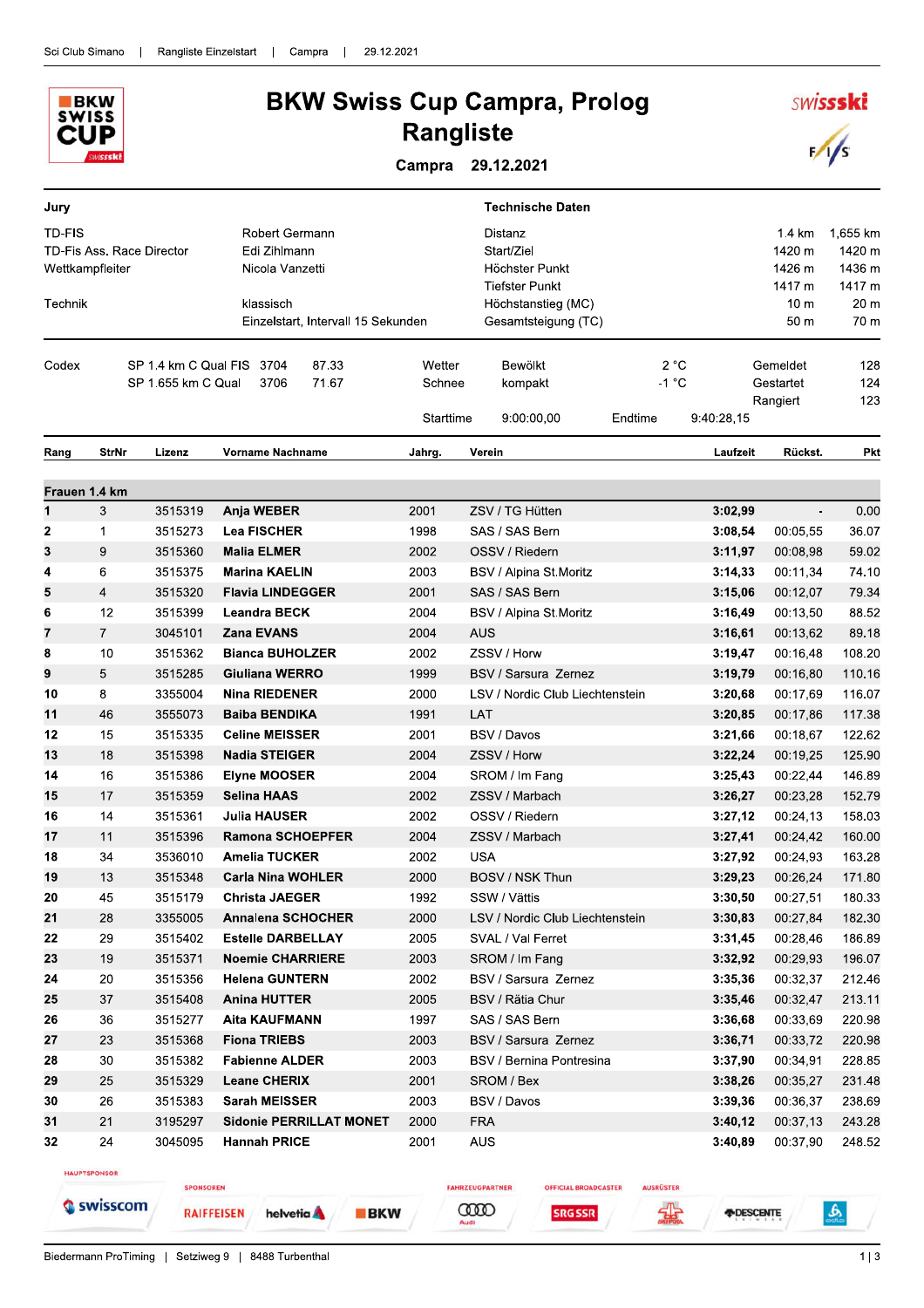| Rang       | StrNr           | Lizenz  | Vorname Nachname            | Jahrg. | Verein                               | Laufzeit | Rückst.        | <b>Pkt</b> |
|------------|-----------------|---------|-----------------------------|--------|--------------------------------------|----------|----------------|------------|
| 33         | 31              | 3295530 | Maria Adele ZAMPA           | 2004   | <b>BSV / Trais Fluors Celerina</b>   | 3:46,87  | 00:43,88       | 287.87     |
| 34         | 33              | 3515394 | <b>Celia RUEEGG</b>         | 2004   | ZSV / Am Bachtel                     | 3:46,88  | 00:43,89       | 287.87     |
| 35         | 38              | 3515387 | <b>Luana FEUBLI</b>         | 2003   | ZSSV / Büren - Oberdorf              | 3:48,24  | 00:45,25       | 296.39     |
| 36         | 40              | 3515403 | <b>Tabea KNOBEL</b>         | 2005   | ZSV / Am Bachtel                     | 3:49,00  | 00:46.01       | 301.64     |
| 37         | 42              | 3515370 | <b>Charlotte DESCHENAUX</b> | 2003   | <b>SROM / Glisse Club Romont</b>     | 3:49,90  | 00:46,91       | 307.54     |
| 38         | 27              | 3515385 | <b>Lilou FREIHOLZ</b>       | 2003   | SROM / Vallée de Joux                | 3:50,39  | 00:47,40       | 310.82     |
| 39         | 43              | 3515391 | <b>Elina BIDERBOST</b>      | 2004   | SVAL / Obergoms                      | 3:55,07  | 00:52,08       | 341.64     |
| 40         | 32              | 3515376 | <b>Fiona CHRISTEN</b>       | 2003   | ZSSV / Unterschächen                 | 3:55,35  | 00:52,36       | 343.61     |
| 41         | 35              | 3515393 | <b>Lea ZIMMERMANN</b>       | 2004   | BSV / Davos                          | 3:56,06  | 00:53,07       | 348.20     |
| 42         | 41              | 3515404 | <b>Sophie REY</b>           | 2005   | SVAL / Les Pionniers du Val d'Hérens | 3:56,81  | 00:53,82       | 352.79     |
| 43         | 22              | 3045087 | <b>Phoebe CRIDLAND</b>      | 2001   | <b>AUS</b>                           | 3:58,06  | 00:55,07       | 361.31     |
| 44         | 48              | 3515401 | <b>Jeanne PERRITAZ</b>      | 2005   | SROM / Im Fang                       | 4:00,04  | 00:57,05       | 373.77     |
| 45         | 44              | 3515407 | <b>Loane PELLATON</b>       | 2005   | GJ / La Brévine                      | 4:06,09  | 01:03,10       | 413.77     |
| <b>DNS</b> | $\overline{2}$  | 3515357 | <b>Siri WIGGER</b>          | 2003   | ZSV / Am Bachtel                     |          |                |            |
| <b>DNS</b> | 39              | 3135000 | <b>Sophia Tsu VELICER</b>   | 1999   | <b>TPE</b>                           |          |                |            |
| <b>DNS</b> | 47              | 3515405 | Alessia LAAGER              | 2005   | BSV / Piz Ot Samedan                 |          |                |            |
|            |                 |         |                             |        |                                      |          |                |            |
|            | Männer 1.655 km |         |                             |        |                                      |          |                |            |
| 1          | 65              | 3510588 | <b>Janik RIEBLI</b>         | 1998   | ZSSV / Schwendi-Langis               | 3:40,89  | $\blacksquare$ | 0.00       |
| 2          | 67              | 3510566 | <b>Livio MATOSSI</b>        | 1997   | BSV / Alpina St.Moritz               | 3.44,52  | 00:03,63       | 19.56      |
| 3          | 80              | 3510725 | <b>Samuel NEUHAUS</b>       | 2003   | SSM / Plasselb                       | 3:47,73  | 00:06,84       | 36.94      |
| 4          | 89              | 3510784 | <b>Isai NAEFF</b>           | 2005   | BSV / Lischana Scuol                 | 3:50,15  | 00:09,26       | 50.52      |
| 5          | 75              | 3510637 | <b>Severin BAESSLER</b>     | 1999   | SSW / Elm                            | 3:55,36  | 00:14,47       | 78.77      |
| 6          | 76              | 3510710 | <b>Antonin SAVARY</b>       | 2002   | SROM / Riaz                          | 3:55,66  | 00:14,77       | 80.40      |
| 7          | 91              | 3510770 | <b>Niclas STEIGER</b>       | 2004   | BSV / Piz Ot Samedan                 | 3:56,17  | 00:15,28       | 83.11      |
| 8          | 71              | 3510513 | <b>Marino CAPELLI</b>       | 1996   | BSV / Davos                          | 3:56,88  | 00:15,99       | 86.92      |
| 9          | 72              | 3510713 | <b>Ilan PITTIER</b>         | 2003   | GJ / Vue des Alpes                   | 3:57,75  | 00:16,86       | 91.81      |
| 10         | 79              | 3350013 | <b>Robin FROMMELT</b>       | 2002   | LSV / Nordic Club Liechtenstein      | 3:58,04  | 00:17,15       | 92.89      |
| 11         | 85              | 3510643 | <b>Curdin RAEZ</b>          | 2000   | BSV / Alpina St Moritz               | 3:58,32  | 00:17,43       | 94.52      |
| 12         | 70              | 3510615 | <b>Avelino NAEPFLIN</b>     | 2000   | ZSSV / Beckenried-Klewenalp          | 3:58,37  | 00:17,48       | 95.07      |
| 13         | 99              | 3510729 | <b>Fabrizio ALBASINI</b>    | 2003   | BSV / Alpina St.Moritz               | 3:58,39  | 00:17,50       | 95.07      |
| 14         | 69              | 3510548 | <b>Gian Flurin PFAEFFLI</b> | 1996   | BSV / Bernina Pontresina             | 3:59,10  | 00:18,21       | 98.87      |
| 15         | 98              | 3510782 | <b>Silvan HAUSER</b>        | 2004   | OSSV / Riedern                       | 3:59,35  | 00:18,46       | 100.50     |
| 16         | $73\,$          | 3510421 | <b>Marius DANUSER</b>       | 1992   | SSW / Vättis                         | 3:59,41  | 00:18,52       | 100.50     |
| 17         | 82              | 3510707 | <b>Gianluca WALPEN</b>      | 2002   | BSV / Piz Ot Samedan                 | 3:59,64  | 00:18,75       | 101.58     |
| 18         | 92              | 3510776 | <b>Leo GUENIN</b>           | 2004   | GJ / Vue-des-Alpes                   | 3:59,92  | 00:19,03       | 103.21     |
| 19         | 114             | 3510731 | <b>Noe NAEFF</b>            | 2003   | BSV / Lischana Scuol                 | 4:00,32  | 00:19,43       | 105.39     |
| 20         | 83              | 3040139 | <b>Fedele DE CAMPO</b>      | 2001   | <b>AUS</b>                           | 4:00,54  | 00:19,65       | 106.47     |
| 21         | 86              | 3510690 | <b>Ricky STEINAUER</b>      | 2000   | ZSV / Einsiedeln                     | 4:00,56  | 00:19,67       | 107.02     |
| 22         | 87              | 3510758 | <b>Silvan DURRER</b>        | 2004   | ZSV / Drusberg                       | 4:00,99  | 00:20,10       | 109.19     |
| 23         | 93              | 3510681 | <b>Fabian FAHNER</b>        | 2001   | BOSV / Nordischer SC-Oberhasli       | 4:01,38  | 00:20,49       | 111.36     |
| 24         | 68              | 3510636 | <b>Florian GULER</b>        | 1999   | BSV / Davos                          | 4:02,39  | 00:21.50       | 116.79     |
| 25         | 96              | 3510695 | <b>Gianluca WENGER</b>      | 2002   | BSV / Davos                          | 4:02,75  | 00:21,86       | 118.97     |
| 26         | 107             | 3510743 | <b>Philippe MEYER</b>       | 2003   | ZSSV / Horw                          | 4:03,99  | 00:23,10       | 125.49     |
| 27         | 66              | 3510656 | <b>Valerio GROND</b>        | 2000   | BSV / Davos                          | 4:04,18  | 00:23,29       | 126.57     |
| 28         | 123             | 3510788 | Janik JOOS                  | 2005   | ZSSV / Horw                          | 4:05,07  | 00:24,18       | 131.46     |
| 29         | 117             | 3510787 | <b>Silvan LAUBER</b>        | 2005   | ZSSV / Horw                          | 4:06,68  | 00:25,79       | 140.15     |
| 30         | 118             | 3510704 | <b>Filippo GADIENT</b>      | 2002   | BSV / Alpina St Moritz               | 4:06,90  | 00:26,01       | 141.24     |
| 31         | 122             | 3510779 | <b>Roman ALDER</b>          | 2004   | BSV / Bernina Pontresina             | 4:07,26  | 00:26,37       | 143.41     |
| 32         | 140             | 3190476 | <b>Pierre TICHIT</b>        | 1998   | <b>FRA</b>                           | 4:07,90  | 00:27,01       | 146.67     |
| 33         | 106             | 3510786 | <b>Julian EMMENEGGER</b>    | 2005   | ZSSV / Flühli                        | 4:08,57  | 00:27,68       | 150.48     |
| 34         | 110             | 3510732 | <b>Ivan FAHNER</b>          | 2003   | BOSV / Nordischer SC-Oberhasli       | 4:08,80  | 00:27,91       | 151.56     |

HAUPTSPONSOR

Swisscom

SPONSOREN

**RAIFFEISEN** helvetia A

Sci Club Simano | Rangliste Einzelstart | Campra | 29.12.2021

**BKW** 

**COOD SRG SSR** 

**OFFICIAL BROADCASTER** 

FAHRZEUGPARTNER

AUSRÜSTER 霏

*FIDESCENTE* 

Biedermann ProTiming | Setziweg 9 | 8488 Turbenthal

 $\frac{6}{200}$